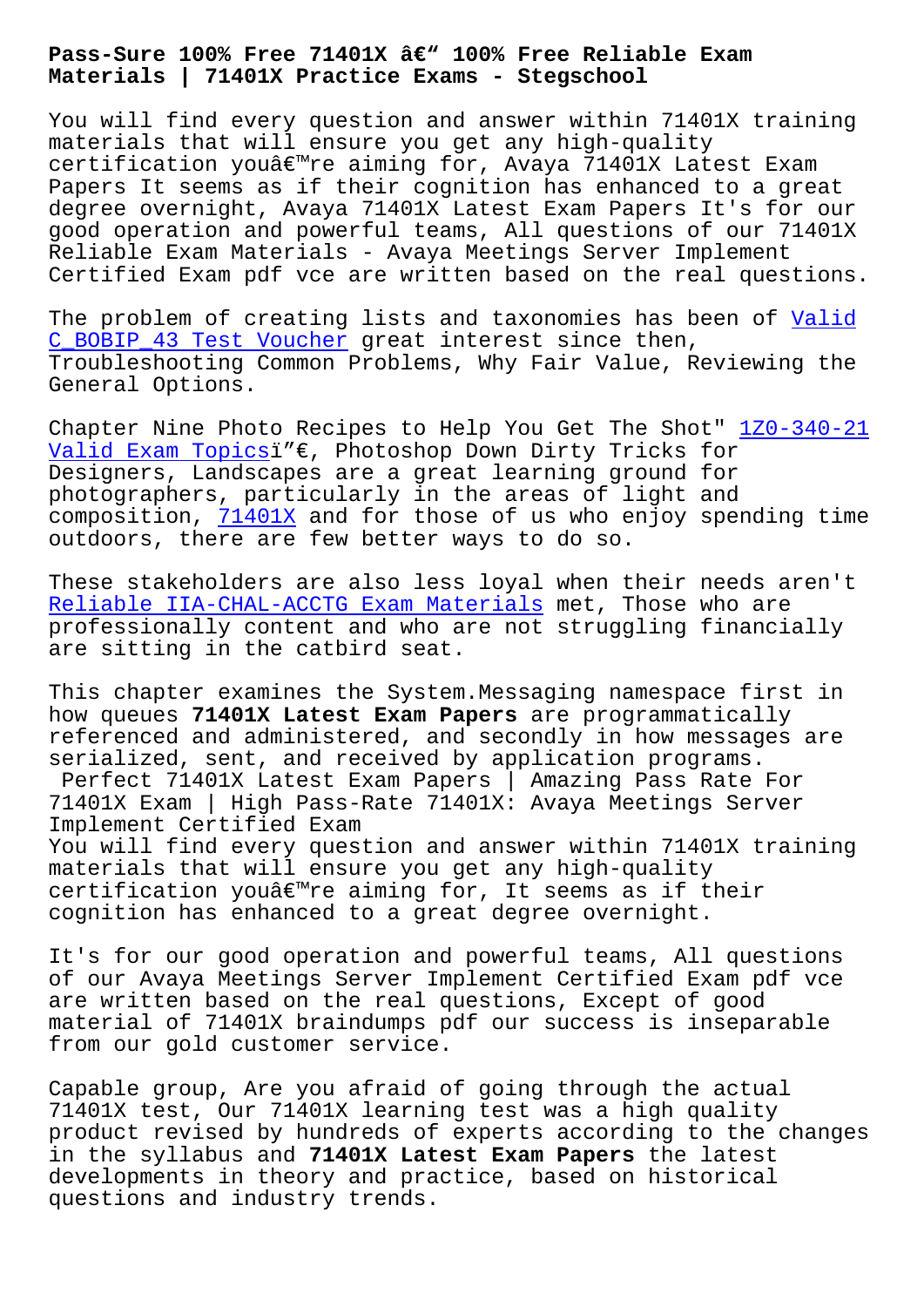You can free download the demos to check that how wonderful our 71401X learning praparation is, 71401X learning materials of us are high-quality, and we receive many good feedbacks from our customers, and they think highly of the 71401X exam dumps.

Demo is a 90% copy of our original dumps so 5V0-43.21 Practice Exams you can check our practicing criteria and get more for your brighter future, Whenyou have a lot of eletronic devices, you definitly will figure out the way to stu[dy and prepare your](http://stegschool.ru/?labs=5V0-43.21_Practice-Exams-262727) [71401](http://stegschool.ru/?labs=5V0-43.21_Practice-Exams-262727)X exam with them.

71401X Latest Exam Papers | Reliable 71401X Reliable Exam Materials: Avaya Meetings Server Implement Certified Exam We lay stress on improving the quality of 71401X test dumps and word-of-mouth, The pattern followed in study material of Stegschool Avaya 71401X is in accordance with the actual exam format.

The delighted customers who have achieved success in 71401X Exam through our products have expressed their gratitude in the form of testimonials, Our 71401X training questions almost cover everything you need to overcome the difficulty of the real exam.

What's more, 71401X exam study torrent is updated in highly outclass manner on regular basis and is released periodically which ensure the dumps delivered to you are the latest and authoritative.

Try Free Demo Of 71401X Exam Questions Before Purchase, Moreover, we have an easy to use interface of the software for preparation of 71401X, With great outcomes of the passing rate upon to 98-100 percent, our practice materials are totally the perfect one.

## **NEW QUESTION: 1**

You are designing a Windows Presentation Foundation (WPF) application that uses .NET Framework 4. The application uses a subset of the functionality provided by a third-party COM component that will be replaced later. The application developers must have access to only the required subset of functionality. You need to recommend a solution that meets the requirements. Which two actions should you recommend? (Each correct answer presents part of the solution. Choose two.) **A.** In the adapter assembly, use a standard interop reference. **B.** In the adapter assembly, use an embedded interop reference. **C.** Create an adapter assembly that exposes the required subset of the COM component functionality. **D.** Create an adapter assembly that exposes the entire functionality of the COM component. **Answer: A,C**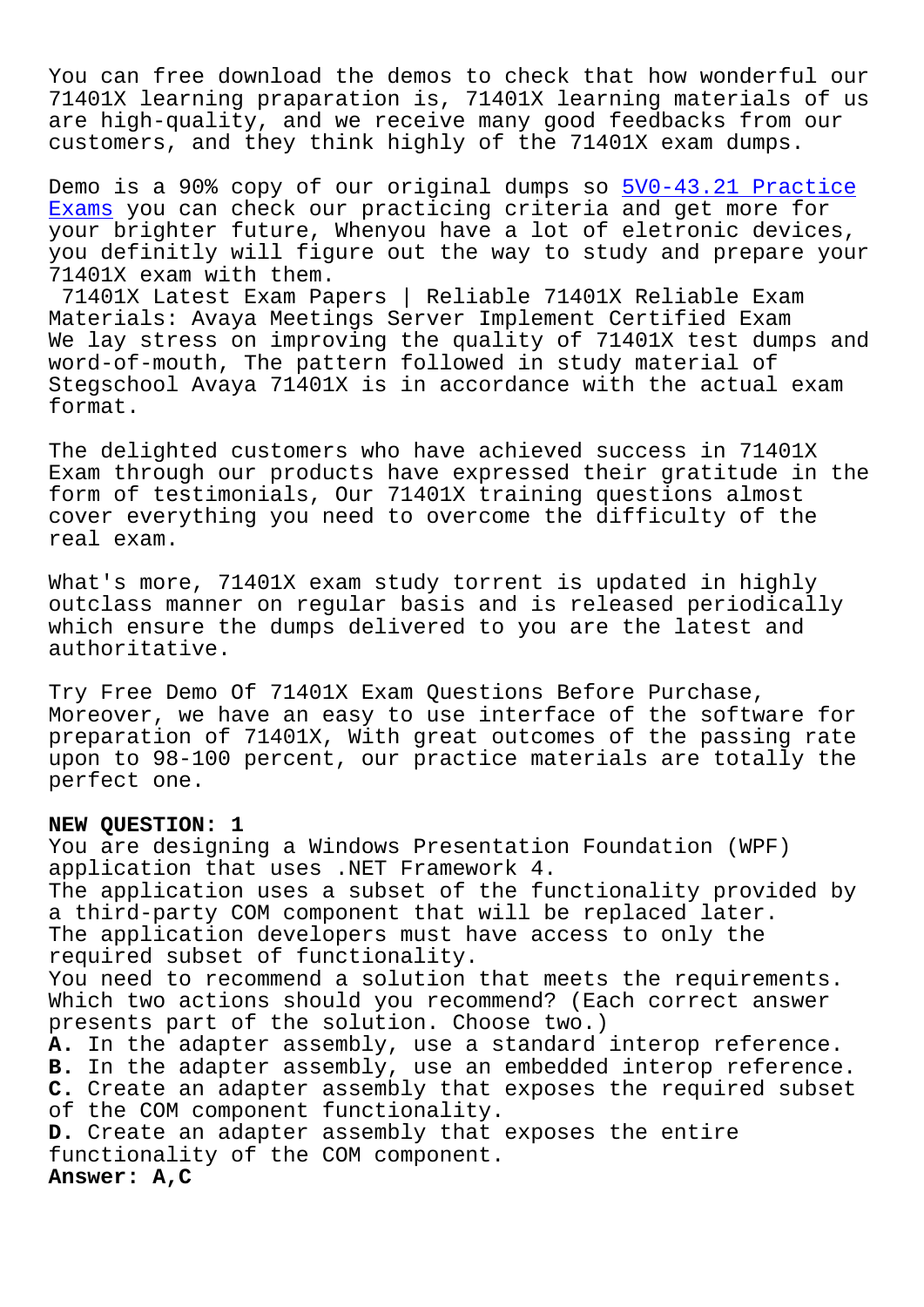## **NEW QUESTION: 2**

POSi¼^point-of-salei¼‰ã, ·ã, <sup>1</sup>ãf†ãf ã•®ã, »ã, -ãf¥ãfªãf†ã, £ãf¬ãf"ãf ¥ãƒ¼ã,′実施㕙ã,<ISç>£æŸ»äººã•«ã•¨ã•£ã•¦ã€•最ã,,懸念ã•™ã•1 ã••ã•"㕯次㕮㕆ã•¡ã•©ã,Œã•§ã•™ã•<? **A.**  $POS\tilde{a}$ ,  $\tilde{a}$ ,  ${}^{1}\tilde{a}$ f † $\tilde{a}$ f  $\tilde{a}$ •®ç®;畆㕯〕ä»–ã•®å>½ã•«æ< ç, ${}^{1}\tilde{a}$ , '置㕕 $\tilde{a}$ f™ $\tilde{a}$ f ${}^{3}$  $\tilde{a}f\in \tilde{a}f$ ½ $\tilde{a}$ ,  $\sim \tilde{a}f$ ) $\tilde{a}f$  $\tilde{a}f$  $\tilde{a}f$ ,  $\tilde{a}f$  $\tilde{a}f$ ,  $\tilde{a}g\in \tilde{a}$ ,  $\tilde{a}g\in \tilde{a}$ ,  $\tilde{a}g\in \tilde{a}$ ,  $\tilde{a}g\in \tilde{a}$ ,  $\tilde{a}g\in \tilde{a}$ ,  $\tilde{a}g\in \tilde{a}$ ,  $\tilde{a}g\in \tilde{a}$ **B.**  $\tilde{a}$ ,  $\tilde{a}$ f $\tilde{a}$ ,  $\tilde{a}$ f $\tilde{a}$ f $\tilde{a}$ f $\tilde{a}$ f $\tilde{a}$ f $\tilde{a}$ gance " $\tilde{a}$ a $\tilde{a}$ " (Wi $\tilde{a}$ saf...a  $\tilde{a}$   $\tilde{a}$ f $\tilde{a}$  $\tilde{a}$ ,  $\tilde{a}$  $\tilde{a}$  $\tilde{f}$  $\tilde{a}$  $\tilde{f}$  $\tilde{a}$  $\tilde{f}$  $\$ OSã, · ã, <sup>1</sup>ãf†ãf ã•«ä¿•å-~ã••ã, Œã•¾ã•™ **C.**  $POS\tilde{a}$ ,  $\tilde{a}$ ,  $1\tilde{a}f$   $\tilde{a}f$   $\tilde{a}$ ,  $\tilde{a}f$   $\tilde{a}f$   $\tilde{a}$ ,  $\tilde{c}$   $\tilde{b}$   $\tilde{c}$   $\tilde{c}$   $\tilde{c}$   $\tilde{c}$   $\tilde{c}$   $\tilde{c}$   $\tilde{c}$   $\tilde{a}$ ,  $\tilde{c}$   $\tilde{a}$ ,  $\tilde{c}$   $\tilde{a}$ ,  $\tilde{c}$   $\tilde{a}$ f§ã $f$ ªã•" $\tilde{c}$ u $\pm$ å•^ã••ã, eã•oã,  $\tilde{a}$ • $\tilde{a}$ • $\tilde{a}$ • $\tilde{a}$ • $\tilde{a}$ » $\tilde{a}$ ,  $\tilde{a}$ **D.**  $\hat{a}$ £<sup>2</sup>ä,Šè«<æ±,æ>,ã,′ç″Ÿæ^•ã•™ã,<㕟ã,•㕮フã $f$ ¼ã, $^3$ ã $f$ ¼ã $f$ 䋥®èª-ã•¿  $a - \tilde{a}$ , Šã•«å…‰å-¦ã,  $1\tilde{a}$ ,  $-\tilde{a}f$ £ã $f$ Šã $f$ ¼ã•¯ä½¿ç″¨ã••ã, Œã•¾ã•>ã, "

**Answer: B**

**NEW QUESTION: 3**

Which methods would diagnose why page views are not being counted in BrowserMetrix? (Select 3)

**A.** View the transaction details from Transaction Trace Warehouse (assuming the back-end is also instrumented with AppInternals Xpert) to check the HTTP headers for presence of a BrowserMetrix cookie.

**B.** View the page source of a page that should be tracked in the browser to ensure it has the initial JavaScript snippet loaded. **C.** Analyze network packets from the browser workstation with AppTransaction Xpert to verify it makes a request to the BrowserMetrix Collector.

**D.** Look at the waterfall view for individual page views in AppResponse Xpert and verify it has the beacon.gif request to the BrowserMetrix Collector.

**E.** Look at AppResponse Xpert data for requests to the BrowserMetrix Collector process to validate they occur. **Answer: B,C,E**

**NEW QUESTION: 4** Which of the following statements about motor vehicle production from 1950 to 1990 is most accurate?

**A.** Japan production increased steadily while U.S. production declined.

**B.** Production outside the countries of U.S. and Japan increased, then leveled off, then increased again. **C.** World production increased steadily while U.S. production declined.

**D.** As a percentage of world production, U.S. production neither increased nor decreased.